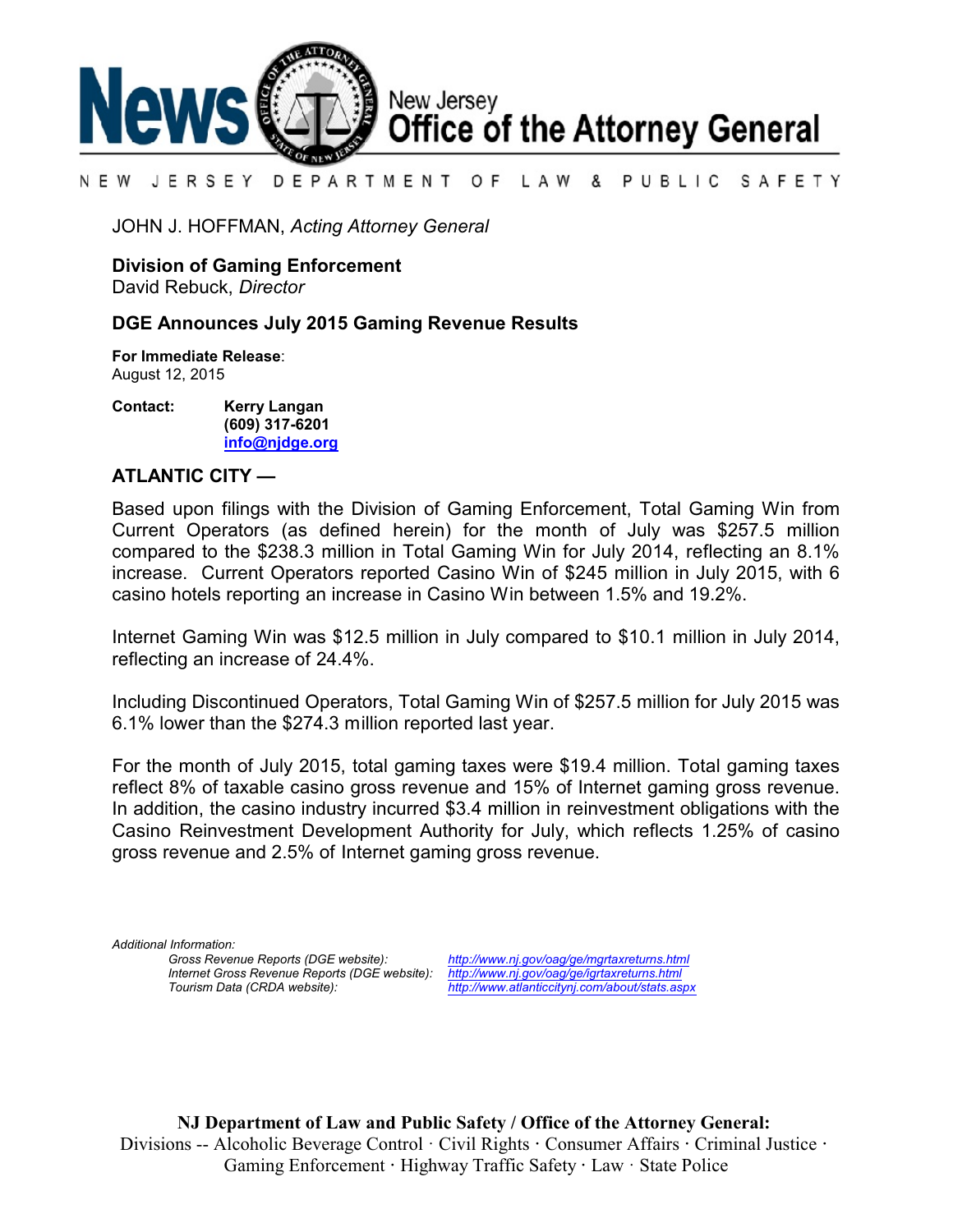# **JULY 2015 STATISTICS**

| <b>GAMING WIN INFORMATION</b>                 |                          |                   |                  |                 |                     |                 |        |
|-----------------------------------------------|--------------------------|-------------------|------------------|-----------------|---------------------|-----------------|--------|
|                                               |                          |                   |                  |                 | Increase (Decrease) |                 |        |
| July                                          |                          | 2015              |                  | 2014            |                     | \$.             | %      |
| Slot Machine Win                              | $\overline{\mathcal{E}}$ | 176,761,956       | \$               | 196,695,069     | \$                  | (19, 933, 113)  | (10.1) |
| Table Game Win                                |                          | 68,209,232        |                  | 67,490,030      |                     | 719,202         | 1.1    |
| Casino Win                                    |                          | 244,971,188       |                  | 264,185,099     |                     | (19, 213, 911)  | (7.3)  |
| Peer-to-Peer                                  |                          | 1,885,685         |                  | 2,146,500       |                     | (260, 815)      | (12.2) |
| <b>Other Authorized Games</b>                 |                          | 10,646,306        |                  | 7,923,762       |                     | 2,722,544       | 34.4   |
| Internet Gaming Win                           |                          | 12,531,991        |                  | 10,070,262      |                     | 2,461,729       | 24.4   |
| <b>Total Gaming Win</b>                       |                          | 257,503,179       |                  | 274,255,361     |                     | (16, 752, 182)  | (6.1)  |
| Less: Discontinued Operators (a)              |                          |                   |                  | 35,958,888      |                     | (35,958,888)    | n/a    |
| <b>Total: Current Operators (b)</b>           |                          | \$257,503,179     |                  | \$238,296,473   |                     | \$19,206,706    | 8.1    |
|                                               |                          |                   |                  |                 |                     |                 |        |
| <b>July YTD</b><br>Slot Machine Win           | \$                       | 995,826,536       |                  | \$1,113,304,214 | \$                  | (117, 477, 678) | (10.6) |
| Table Game Win                                |                          | 393,621,500       |                  | 441,077,553     |                     | (47, 456, 053)  | (10.8) |
| Casino Win                                    |                          | 1,389,448,036     |                  | 1,554,381,767   |                     | (164, 933, 731) | (10.6) |
|                                               |                          |                   |                  |                 |                     |                 |        |
| Peer-to-Peer                                  |                          | 14,207,366        |                  | 18,822,215      |                     | (4,614,849)     | (24.5) |
| <b>Other Authorized Games</b>                 |                          | 70,298,843        |                  | 54,298,812      |                     | 16,000,031      | 29.5   |
| Internet Gaming Win                           |                          | 84,506,209        |                  | 73,121,027      |                     | 11,385,182      | 15.6   |
| <b>Total Gaming Win</b>                       |                          | 1,473,954,245     |                  | 1,627,502,794   |                     | (153, 548, 549) | (9.4)  |
| Less: Discontinued Operators (a)              |                          |                   |                  | 221,568,655     |                     | (221, 568, 655) | n/a    |
| <b>Total Current Operators (b)</b>            |                          | \$1,473,954,245   |                  | \$1,405,934,139 | \$                  | 68,020,106      | 4.8    |
| <b>GROSS REVENUE AND CRDA TAX INFORMATION</b> |                          |                   |                  |                 |                     |                 |        |
|                                               |                          |                   |                  |                 |                     |                 |        |
|                                               |                          | <b>Total CRDA</b> |                  | Total           |                     |                 |        |
|                                               | Obligations (c)          |                   | Gaming Taxes (d) |                 |                     |                 |        |
| <b>July 2015</b>                              | \$                       | 3,375,761         | \$               | 19,388,346      |                     |                 |        |
| YTD July 2015                                 | \$                       | 19,482,659        | \$               | 112,760,725     |                     |                 |        |

(a) Discontinued Operators reflect ceased operators that did not report win during the last day of the current month.

(b) Current Operators reflect active operators reporting win during the last day of the current month.

(c) Total CRDA Obligations reflect 1.25% of casino gross revenue and 2.5% of Internet gaming gross revenue.

(d) Total Gaming Taxes reflect 8% of taxable casino gross revenue and 15% of Internet gaming gross revenue. Taxable casino gross revenue reflects casino gross revenue less the deduction for eligible promotional gaming credits. Gross Revenue is not Win, is unaudited, and subject to adjustment. Year-to-Date Gross Revenue amount includes any amendments received since the prior monthly press release.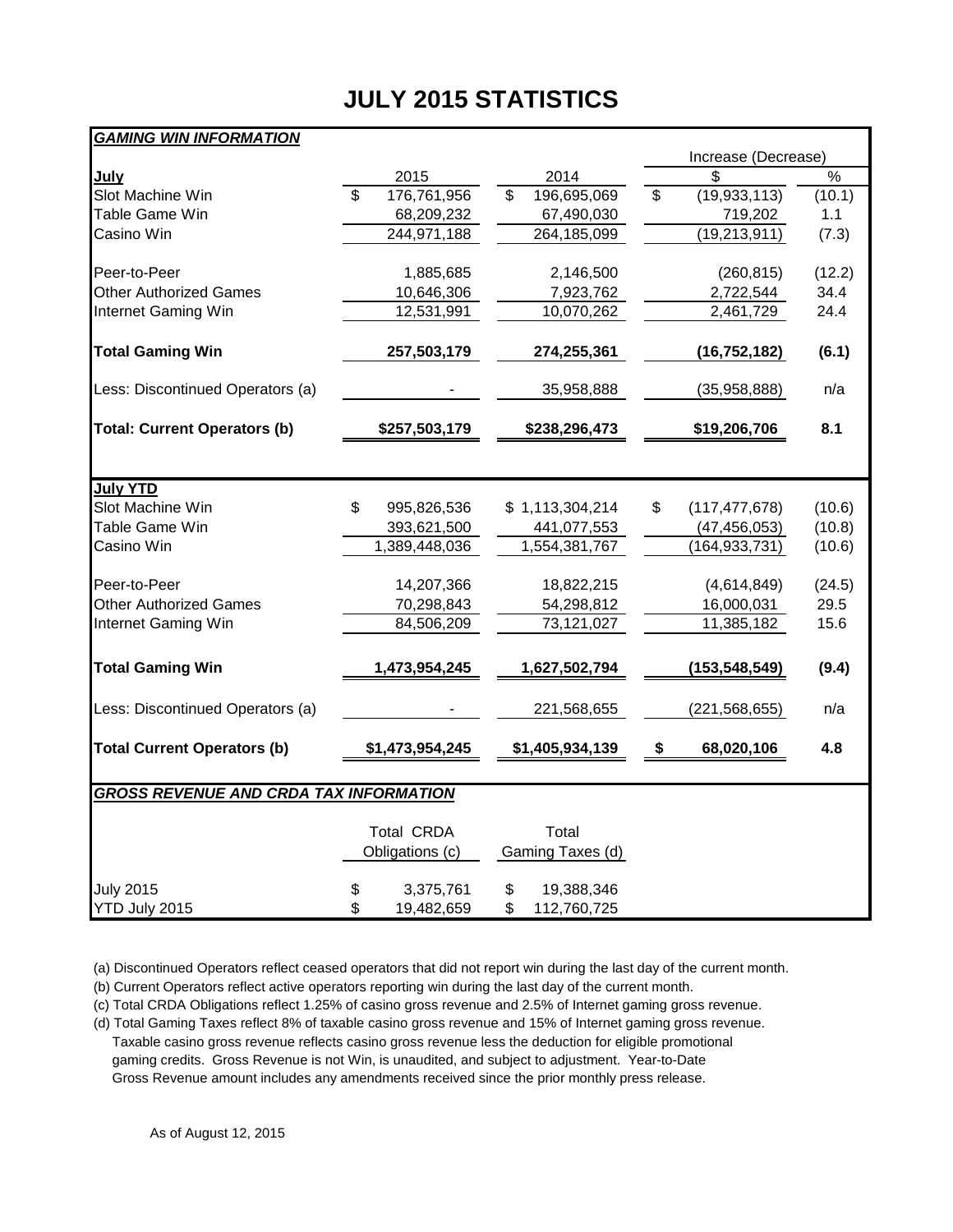### **THE ATLANTIC CITY CASINO INDUSTRY MONTHLY WIN COMPARISON FOR THE MONTH ENDED ENDED JULY 2015 VERSUS 2014**

| <b>Current Operators</b>            | <b>CASINO WIN</b>  |                  | <b>INCREASE</b><br>(DECREASE) | <b>INTERNET GAMING WIN</b> |                          | <b>INCREASE</b><br>(DECREASE) | <b>TOTAL GAMING WIN</b>  |                  | <b>INCREASE</b><br>(DECREASE) |
|-------------------------------------|--------------------|------------------|-------------------------------|----------------------------|--------------------------|-------------------------------|--------------------------|------------------|-------------------------------|
|                                     | 2015               | 2014             | $\%$                          | 2015                       | 2014                     | $\%$                          | 2015                     | 2014             | $\frac{6}{6}$                 |
| <b>Bally's AC</b>                   | 22,790,518<br>\$   | 22,788,453<br>\$ | 0.0                           | \$                         | \$                       | n/a                           | 22,790,518<br>\$         | 22,788,453<br>\$ | 0.0                           |
| Borgata                             | 71,821,822         | 60,262,291       | 19.2                          | 3,831,064                  | 3,181,048                | 20.4                          | 75,652,886               | 63,443,339       | 19.2                          |
| Caesars                             | 29,025,955         | 28,164,508       | 3.1                           |                            |                          | n/a                           | 29,025,955               | 28,164,508       | 3.1                           |
| Caesars Interactive NJ              |                    |                  | n/a                           | 2,673,003                  | 2,716,594                | (1.6)                         | 2,673,003                | 2,716,594        | (1.6)                         |
| Golden Nugget                       | 20, 101, 123       | 18,209,806       | 10.4                          | 2,726,399 (c)              | 944,840 (c)              | 188.6                         | 22,827,522               | 19,154,646       | 19.2                          |
| Harrah's                            | 36,097,061         | 35,569,840       | 1.5                           |                            | $\overline{\phantom{a}}$ | n/a                           | 36,097,061               | 35,569,840       | 1.5                           |
| Resorts                             | 16,832,363         | 14,396,246       | 16.9                          | 558,316 (d)                |                          | $-$ (d)<br>n/a                | 17,390,679               | 14,396,246       | 20.8                          |
| Tropicana                           | 29,182,163         | 27,732,203       | 5.2                           | 2,743,209                  | 1,964,130                | 39.7                          | 31,925,372               | 29,696,333       | 7.5                           |
| Trump Plaza (Internet)              |                    |                  | n/a                           |                            | 676,607 (c)<br>$-$ (c)   | n/a                           |                          | 676,607          | n/a                           |
| Trump Taj Mahal                     | 19,120,183         | 21,689,907       | (11.8)                        |                            |                          | n/a                           | 19,120,183               | 21,689,907       | (11.8)                        |
| <b>Total: Current Operators (a)</b> | 244,971,188<br>\$. | 228, 813, 254    | 7.1                           | 12,531,991                 | \$<br>9,483,219          | 32.1                          | 257,503,179              | \$238,296,473    | 8.1                           |
| Discontinued Operators (b)          |                    | 35,371,845       | n/a                           |                            | 587,043                  | n/a                           | $\overline{\phantom{a}}$ | 35,958,888       | n/a                           |
| <b>Total: Industry</b>              | 244,971,188<br>\$  | 264,185,099      | (7.3)                         | 12,531,991                 | 10,070,262<br>\$         | 24.4                          | 257,503,179              | \$274,255,361    | (6.1)                         |

(a) Current Operators reflect active operators reporting win during the last day of the current month.

(b) Discontinued Operators reflect ceased operators that did not report win during the last day of the current month.

Discontinued Operators include Atlantic Club, Showboat, Revel, Trump Plaza (land-based), and Taj Mahal (Internet Gaming Win).

(c) Internet gaming website Betfair.com shifted operations from Trump Plaza to Golden Nugget on November 21, 2014.

(d) Resorts began Internet operations on 2/21/15.